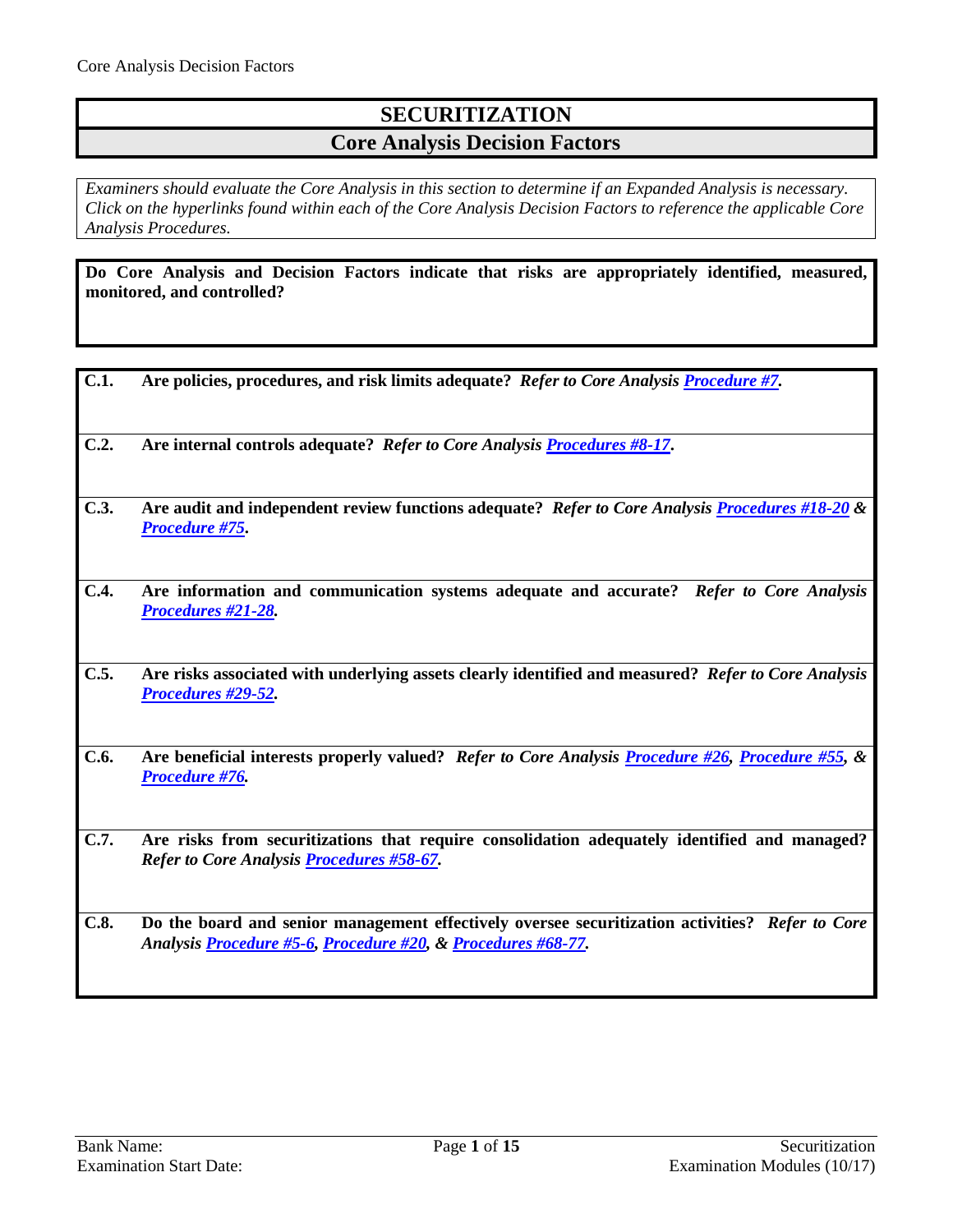# **SECURITIZATION Core Analysis Procedures**

*Examiners are to consider the following procedures but are not expected to perform every procedure at every bank. Examiners should complete only the procedures relevant for the bank's activities, business model, risk profile, and complexity. If needed, based on other identified risks, examiners can complete additional procedures. References to laws, regulations, supervisory guidance, and other resources are not all-inclusive.*

## **Important**

*Refer to the Interagency Guidance on Asset Securitization Activities when completing this module. FDIC examiners should, when necessary, contact regional capital markets and securities specialists, or the Capital Markets Branch, for assistance in completing this module. Refer to the FDIC's Credit Card Securitization Activities Manual for supplemental guidance when examining banks that securitize credit card receivables.*

*Scope: Examiners should determine whether securitized assets were properly accounted for as transfers of financial assets, secured borrowings, or whether the variable interest entity (VIE) needs to be consolidated. This module primarily applies to examinations of institutions that use securitizations to transfer financial assets off their balance sheets and that meet any of the following criteria: 1) originate or purchase financial assets for securitization, 2) retain beneficial interests in securitized assets, or 3) provide liquidity or credit enhancements.* 

*Procedures 58-67 address securitizations accounted for as secured borrowings where the financial assets remain on the balance sheet. This module does not include procedures for assessing servicing activities.*

#### **Preliminary Review**

- **1. Determine whether securitization concerns were identified in:**
	- **Prior examination reports,**
	- **File correspondence,**
	- **Internal/external audit reports,**
	- **Independent reviews, or**
	- **10-K and 10-Q reports.**
- **2. Review reports, correspondence, and audits to identify activities and trends in:**
	- **Securitization volumes,**
	- **Collateral types,**
	- **Deal structures,[1](#page-1-0)**
	- **Cash flows, and**
	- **Performance.[2](#page-1-1)**

#### **3. Review performance information (internal and publically available reports) for the institution's pools**

<span id="page-1-0"></span>**<sup>1</sup> Such as, VIE type, concentration limitations, representations, and warranties.**

<span id="page-1-1"></span>**<sup>2</sup> Consider issues such as delinquencies, chargeoffs, prepayments, excess spreads, and put-back volume.**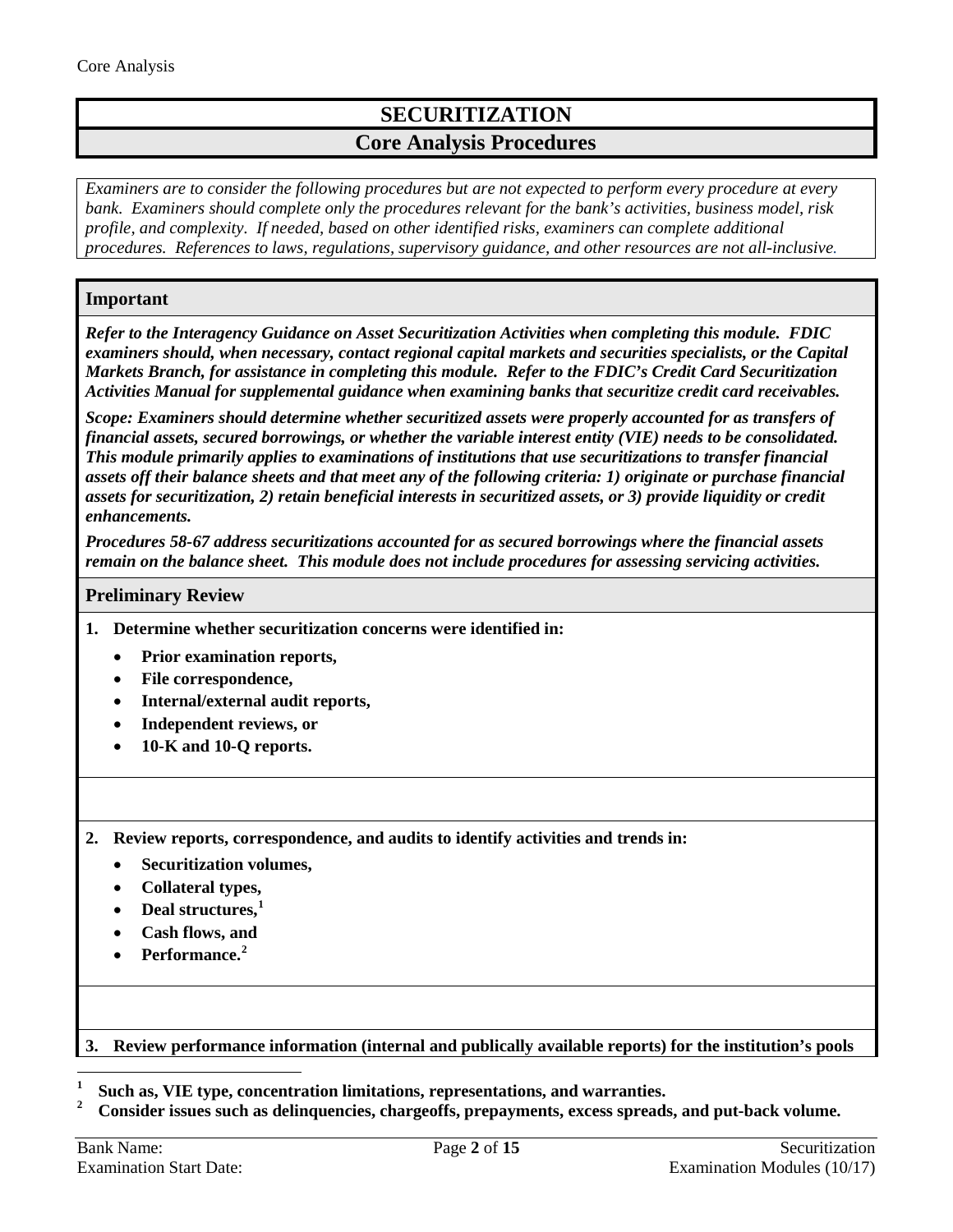**and comparable pools.** 

**4. Review internal and third-party valuation reports regarding beneficial interests.**

- <span id="page-2-1"></span>**5. Review board/committee minutes and internal management reports for evidence of oversight, responsibility, and any identified concerns.**
- **6. Discuss with management, its securitization strategy and determine if it is consistent with the board's strategic plans and policies.**

<span id="page-2-0"></span>**Policies, Procedures, and Risk Limits**

- **7. Determine whether securitization policies, procedures, and risk limits adequately address:**
	- **Permissible (i.e., board authorized) securitization activities;**
	- **Authority and responsibility over:**
		- o **Transaction approvals and cancellations,**
		- o **Deal negotiations and executions,**
		- o **Deal summaries,**
		- o **Counterparty approvals,**
		- o **Transaction monitoring,**
		- o **Pricing approvals,**
		- o **Personnel supervision,**
		- o **Risk management, and**
		- o **Processes for reporting and approving policy exceptions;**
	- **Underwriting standards for loans originated or purchased for securitization;**
	- **Credit ratings;**
	- **Servicing standards, including criteria for selecting third-party servicers;**
	- **Exposure limits, such as beneficial-interest concentration limits by type, maturity, and volume as a percent of Common Equity Tier 1 and Tier 1 capital;**
	- **Limits on the amount of funding derived from securitization;**
	- **Standards (consistent with contractual recourse obligations) for repurchasing loans from securitized asset pools;**
	- **Hedging activities, including embedded derivatives;**
	- **Approval of hedging counterparties;**
	- **Legal-counsel reviews of contracts and agreements;**
	- **Accounting methodologies;**
	- **Regulatory reporting requirements;**
	- **Methods for valuing beneficial interests, including procedures for reviewing and approving**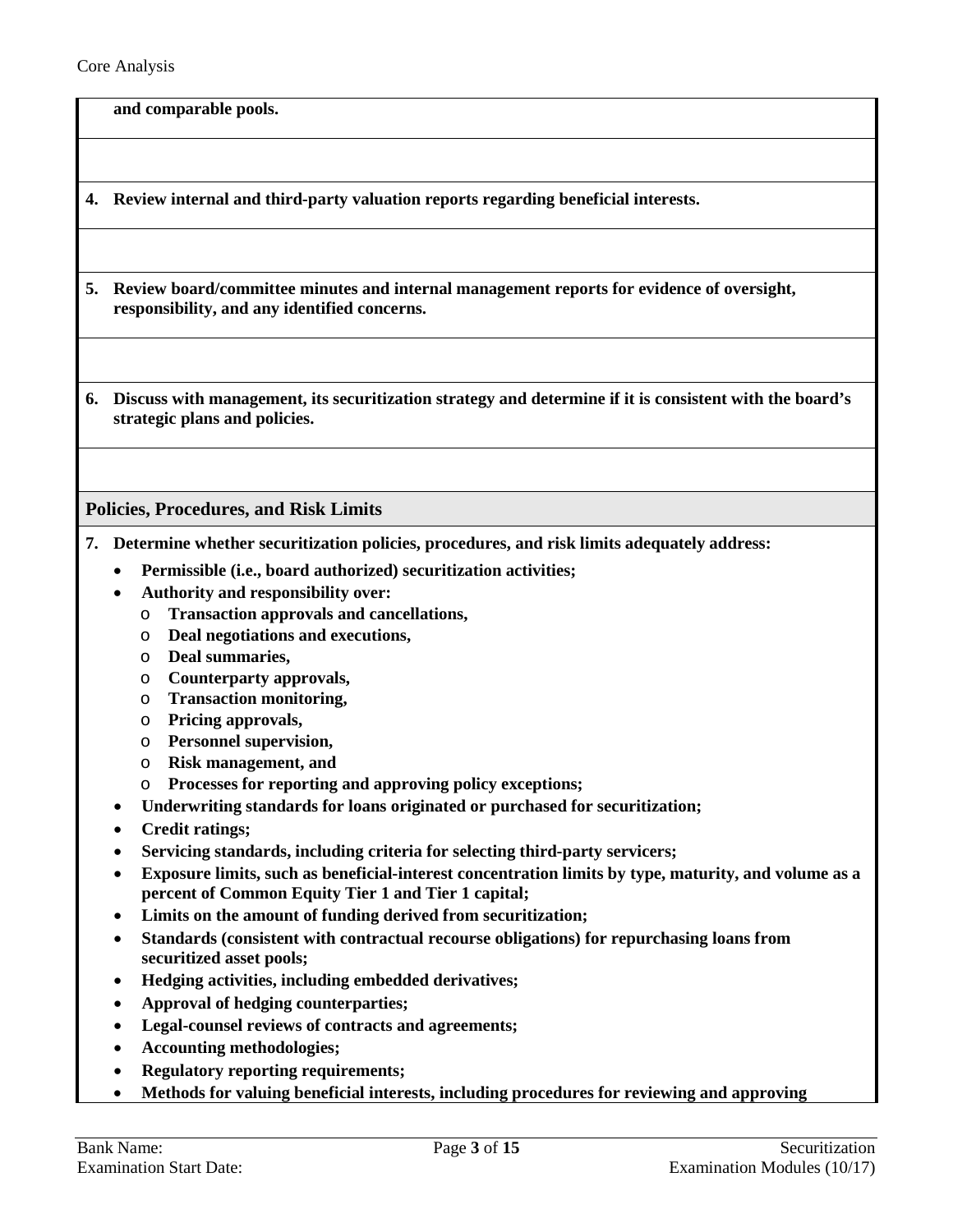- **underlying assumptions;**
- **Management reporting;**
- **Contingency plans;**
- **Compensation policies; and**
- **Credit-risk-retention requirements and standards to ensure regulatory compliance.[3](#page-3-1)**

## <span id="page-3-0"></span>**Internal Controls**

- **8. Determine whether internal control programs address key issues, such as:** 
	- **Individual authority limits,**
	- **Separation of duties,**
	- **Physical and electronic access controls, and**
	- **Independent reviews.**

**9. Determine whether separation-of-duty controls effectively restrict interactions between management and operational personnel, so that no one can unduly affect established securitization procedures.**

**10. Determine whether controls adequately restrict access to, or manipulation of, securitization records.**

- **11. Determine whether loan-servicing statements and trustee reports for each securitization are routinely reconciled.**
- **12. Determine whether controls are in place to verify that transfers of financial assets to VIEs are not required to be consolidated under ASC Topic 810, Consolidation.**
- **13. Determine whether controls are in place to verify that financial assets transferred meet the sales criteria in ASC Topic 860, Transfers and Servicing.**

**14. Determine whether policy deviations are addressed and reported in accordance with approved policies.** 

<span id="page-3-1"></span> $\mathbf{3}$ **<sup>3</sup> FDIC: Part 373. FRB: Part 244.**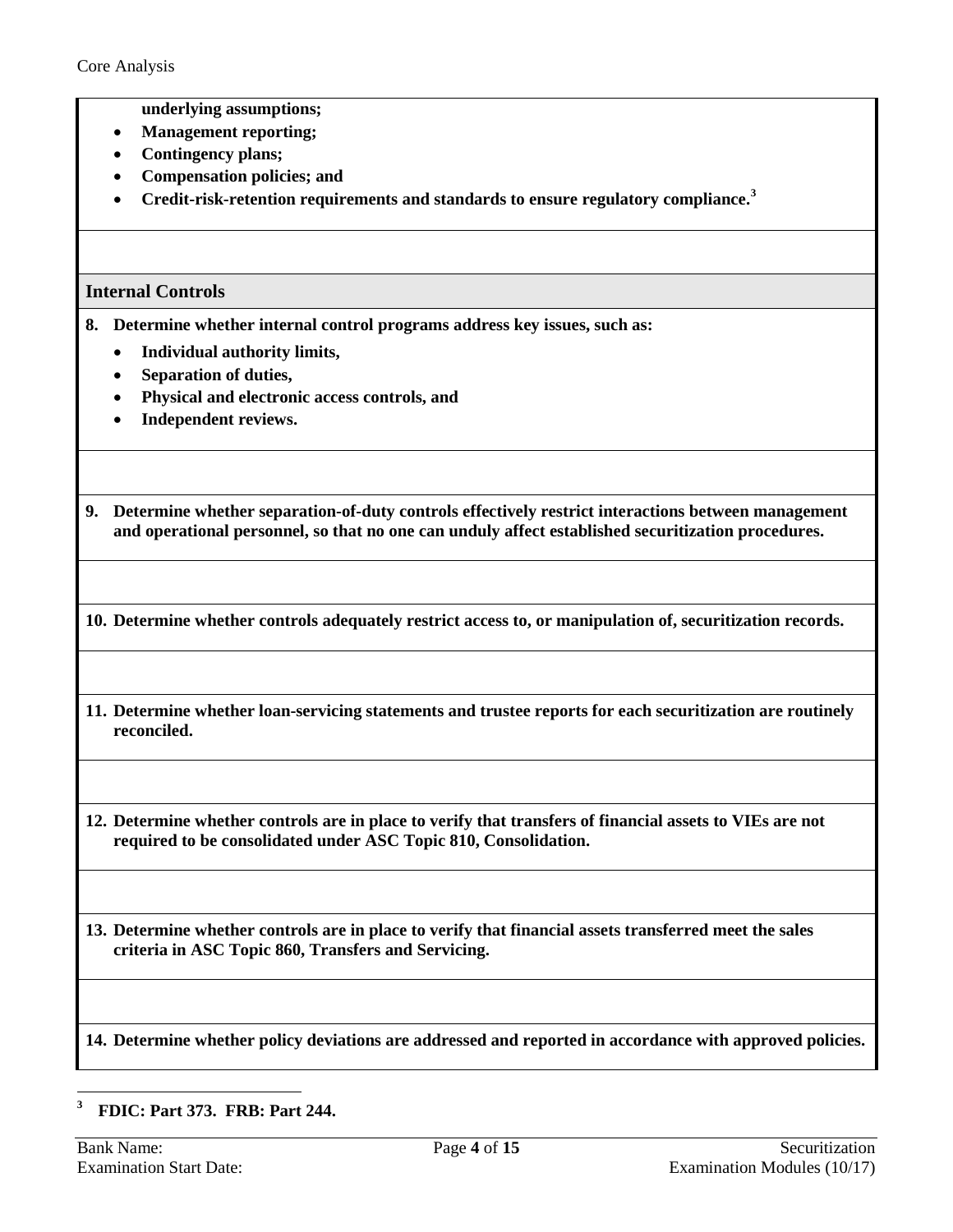- **15. When the bank retains recourse in a securitization, assess controls to ensure recourse payments to the trust do not exceed the bank's contractual obligation.**
- **16. When the bank acts as servicer or retains a beneficial interest in the securitization, determine whether the bank properly identifies and tracks cash flows through lockboxes, trust accounts, and bond payments. Assess procedures for ensuring that collected servicing and finance fees are not comingled with the bank's own collection accounts.**

**17. If the bank uses models in securitization activities or to value beneficial interests, determine whether controls prevent the individual who establishes model assumptions from being responsible for reviewing model results.**

<span id="page-4-0"></span>**Internal Audit or Independent Review**

- **18. Determine whether the scope of internal audits/independent reviews is sufficient to identify policy, risk management, internal control, and compliance deficiencies. Typical audit/review scopes include assessments of:**
	- **The valuation process for beneficial interests and the appropriateness of underlying assumptions;**
	- **Modeling processes and validation mechanisms;**
	- **Verification procedures designed to prove that loans serviced by a third party, including a subsidiary or an affiliate, reconcile to internal records;**
	- **Compliance with deal covenants;**
	- **Conformance with pooling and servicing agreements;**
	- **The adequacy of information systems to process data accurately;**
	- **The accuracy of regulatory and public reporting;**
	- **Compliance with policy guidelines;**
	- **Procedures for monthly reconciliations of loans held-for-sale;**
	- **Accounting procedures for loans held-for-sale;**
	- **Accounting procedures for loans transferred from the institution's held-for-sale portfolio to the held-for-investment loan portfolio;**
	- **Accounting procedures for original bookings, subsequent valuations, and regulatory reporting of beneficial interests;**
	- **Policies and procedures to ensure that a sale under ASC Topic 860 occurred; and**
	- **Compliance with the credit-risk retention rule.2**

#### **19. Determine whether regular and unscheduled reviews are performed.**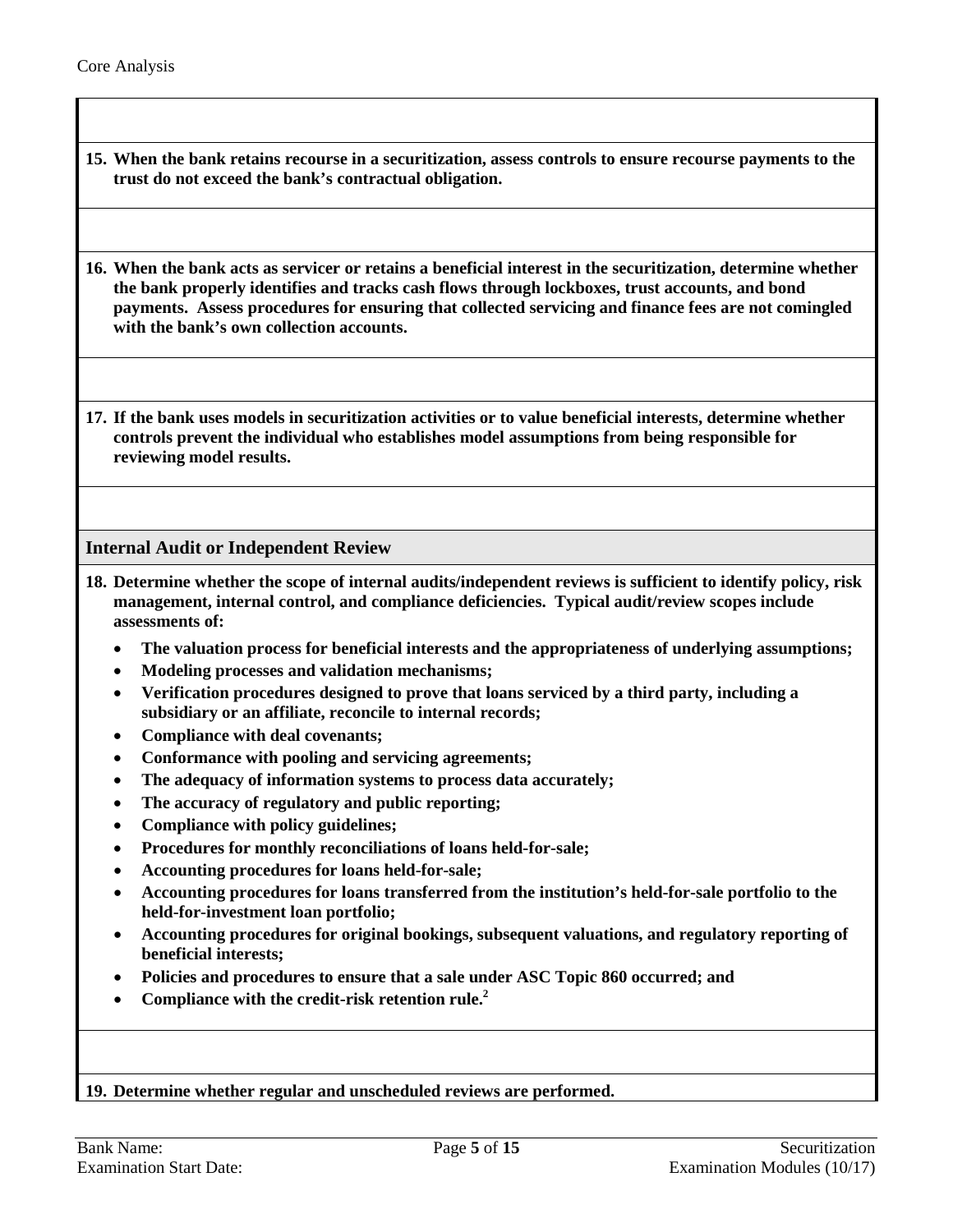<span id="page-5-2"></span><span id="page-5-1"></span><span id="page-5-0"></span>**20. Determine whether internal audit results are promptly reported to the board, and whether responses to recent internal audits or independent reviews are reasonable and timely. Information and Communication Systems 21. Review the use of modeling for beneficial interests (whether using an external party or using in-house models) and determine whether:** • **Bank personnel have a reasonable understanding of how the model works and what the output means (and if used in-house, the ability to operate the model);** • **The model and model assumptions have historically produced results in line with past projections (back testing);** • **Modeling software and systems are:** o **Appropriate for performing required tasks and calculations;**  o **Appropriate for the types of collateral and transactions that create the cash flows being modeled; and** o **Independently maintained by individuals authorized to install updates and make changes to the model. 22. Determine whether financial reports and disclosures are compliant with the SEC's Regulation AB and the enhanced disclosure requirements of Regulation AB II. [4](#page-5-2) Assess the adequacy of other regulatory reports and disclosures as applicable. 23. Determine whether institutions using advanced approaches under Basel III capital rules comply with the qualitative and quantitative disclosure requirements related to their securitization activities. 24. Determine whether internal reports provide management with sufficient information to make informed decisions and to monitor the results of those decisions. If the institution maintains a beneficial interest in securitized assets, reports should address:** • **Deal summaries for completed, current, and prospective securitization transactions, that include relevant information, such as:** o **Collateral type,**  o **Facility amount,**  o **Maturity,**  o **Class structure,**   $\overline{a}$ **<sup>4</sup> Regulation AB applies to registered securities only.**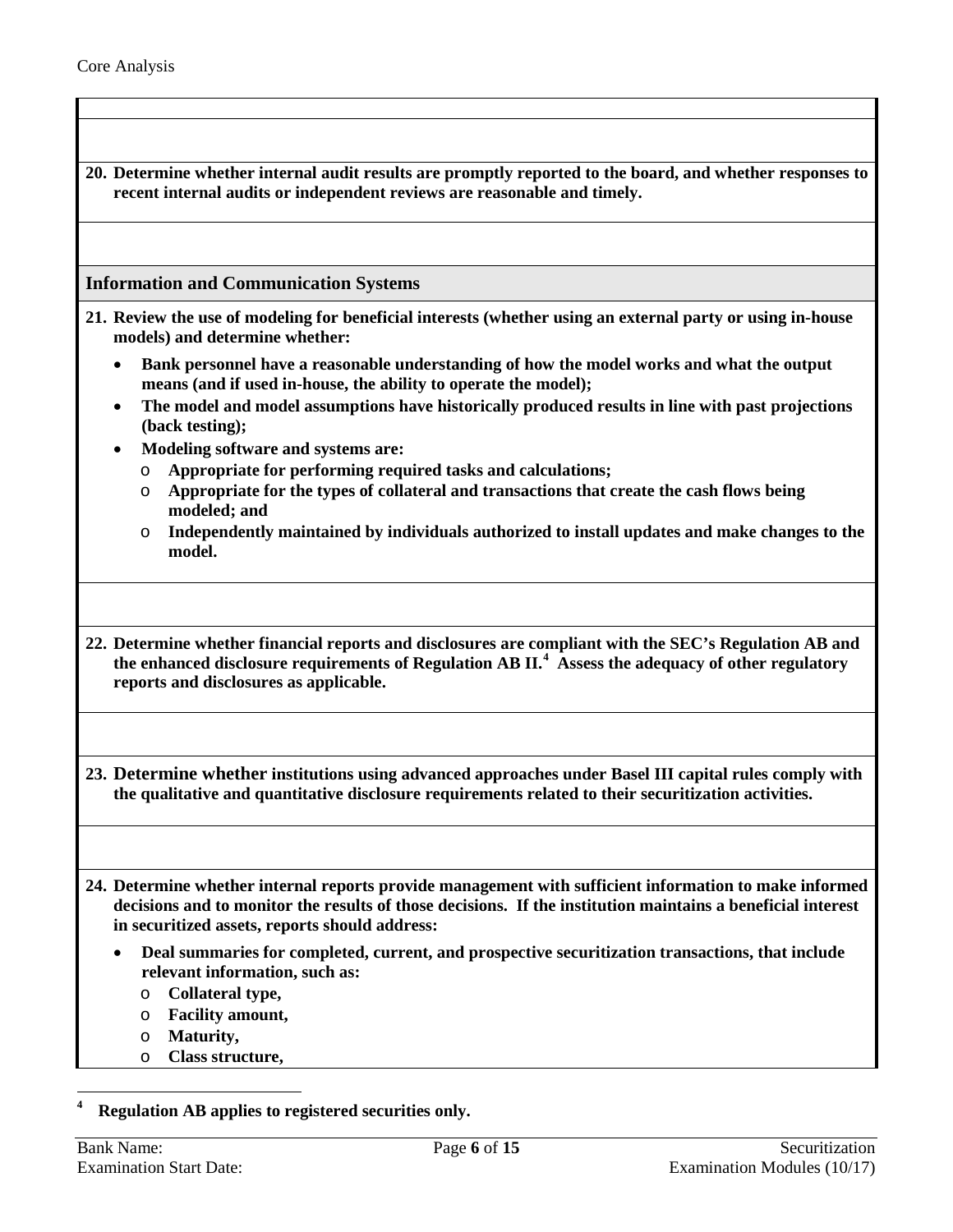- o **Termination events,**
- o **Credit enhancement and subordination features,**
- o **Financial covenants,**
- o **Rights of repurchase,**
- o **Servicing responsibilities, and**
- o **Counterparty exposures;**
- **Pool performance factors, such as:**
	- o **Gross portfolio yields,**
	- o **Probability of default,**
	- o **Loss severities (under default),**
	- o **Payment rates, and**
	- o **Excess spreads;**
- **Vintage analysis (using monthly data) for each pool;**
- **Static pool cash-collection analysis;**
- **Monthly statements of covenant compliance;**
- **Quarterly (or more frequent) sensitivity analyses or stress tests;**
- **Exposure by counterparties and functions (e.g., originator, seller, servicer);**
- **Profitability analysis by securitization and function (e.g., originator, seller, servicer);**
- **Liquidity usage and expected funding requirements;**
- **Roll-rate analysis that tracks delinquency trends and the timing and age of chargeoffs; and**
- **Sufficient details on beneficial interests to allow management to assess credit, concentration, valuation, and liquidity risks.**
- **25. Determine whether management properly determines risk-based capital requirements for all securitization exposures.**

<span id="page-6-0"></span>**26. Determine whether the bank correctly applies the appropriate approach for calculating regulatory capital for beneficial interests (e.g., supervisory formula approach, simplified supervisory formula approach (SSFA), or 1,250% risk weighting).**

**27. For re-securitization exposures, determine whether management is using the SSFA to measure riskbased capital charges based on the underlying exposures.**

**28. Determine whether information on securitization activities is effectively communicated to the lending, credit review, funds management, and risk management areas.**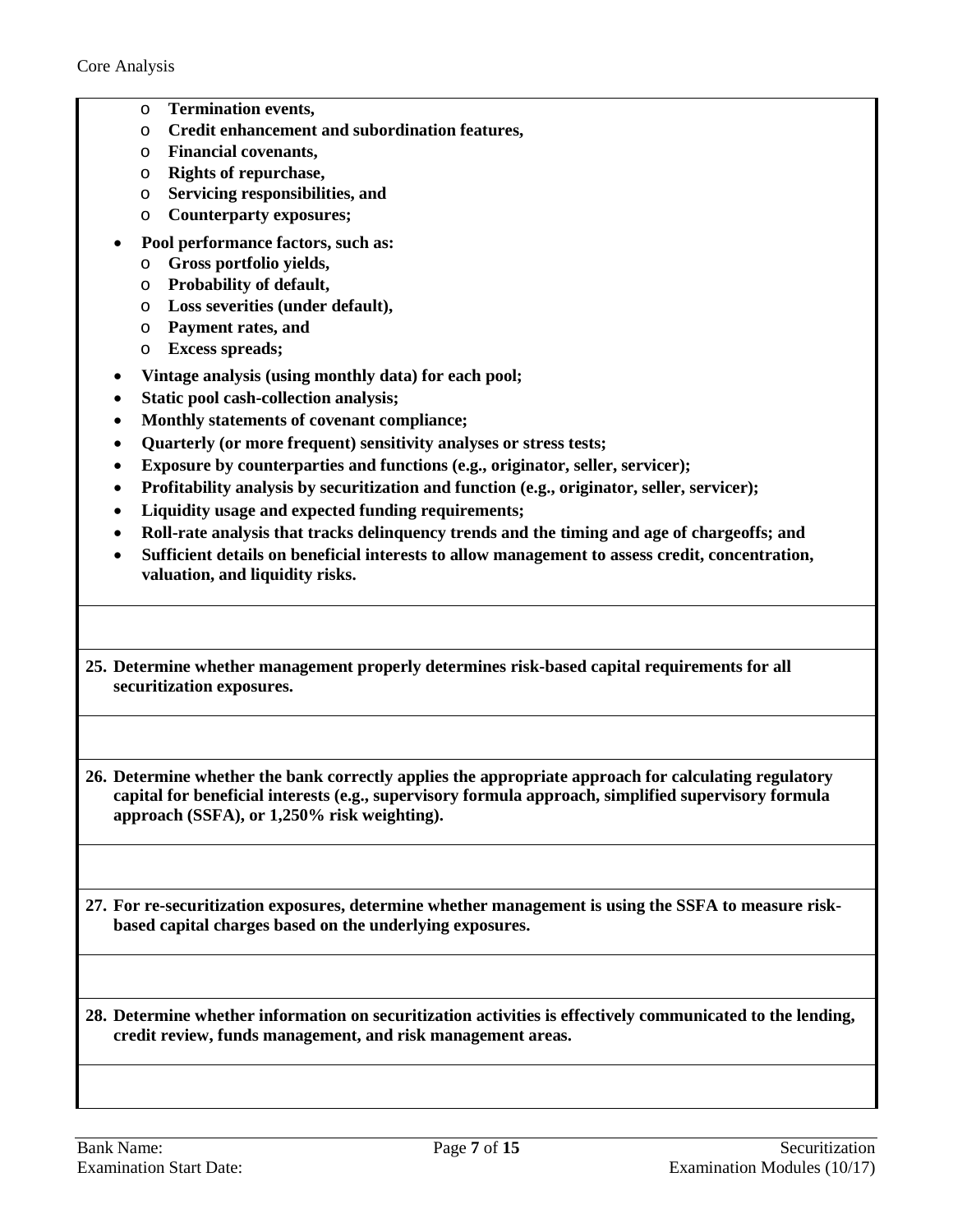#### **Risk Identification and Measurement**

- <span id="page-7-0"></span>**29. Review credit quality ratios for portfolio, securitized, and held-for-sale loans to determine whether underwriting standards for securitized and held-for-sale loans are comparable to portfolio loan ratios. Compare ratios such as:**
	- **Noncurrent loans to gross loans,**
	- **Total past due loans to gross loans, and**
	- **Net losses to average total loans.**

**30. Review performance factors and counterparty profiles to determine whether events triggered, or are close to triggering, over-collateralization or early-amortization protections as defined in the securitization documents.**

**31. Determine whether curing or re-aging practices mask poor performance in securitized assets.**

**32. Review internal standards for approving originators and brokers, and assess how management ensures originators and brokers maintain acceptable underwriting standards.**

**33. Determine whether management monitors portfolio risks by obtaining FICO scores, behavioral patterns or scores, or other credit data on borrowers.**

**34. Review aging reports for held-for-sale loans. Identify loans with longer-than-average holding periods and determine the cause.**

**35. Consider whether unmarketable loans are transferred from the held-for-sale loan portfolio to the general (held for investment) portfolio. Assess the level, frequency, and cause of transfers, and the effect on the institution's overall asset quality.**

**36. If the institution retains a beneficial interest in securitized assets, determine whether management monitors prepayments, delinquencies, defaults, and losses on sold assets.**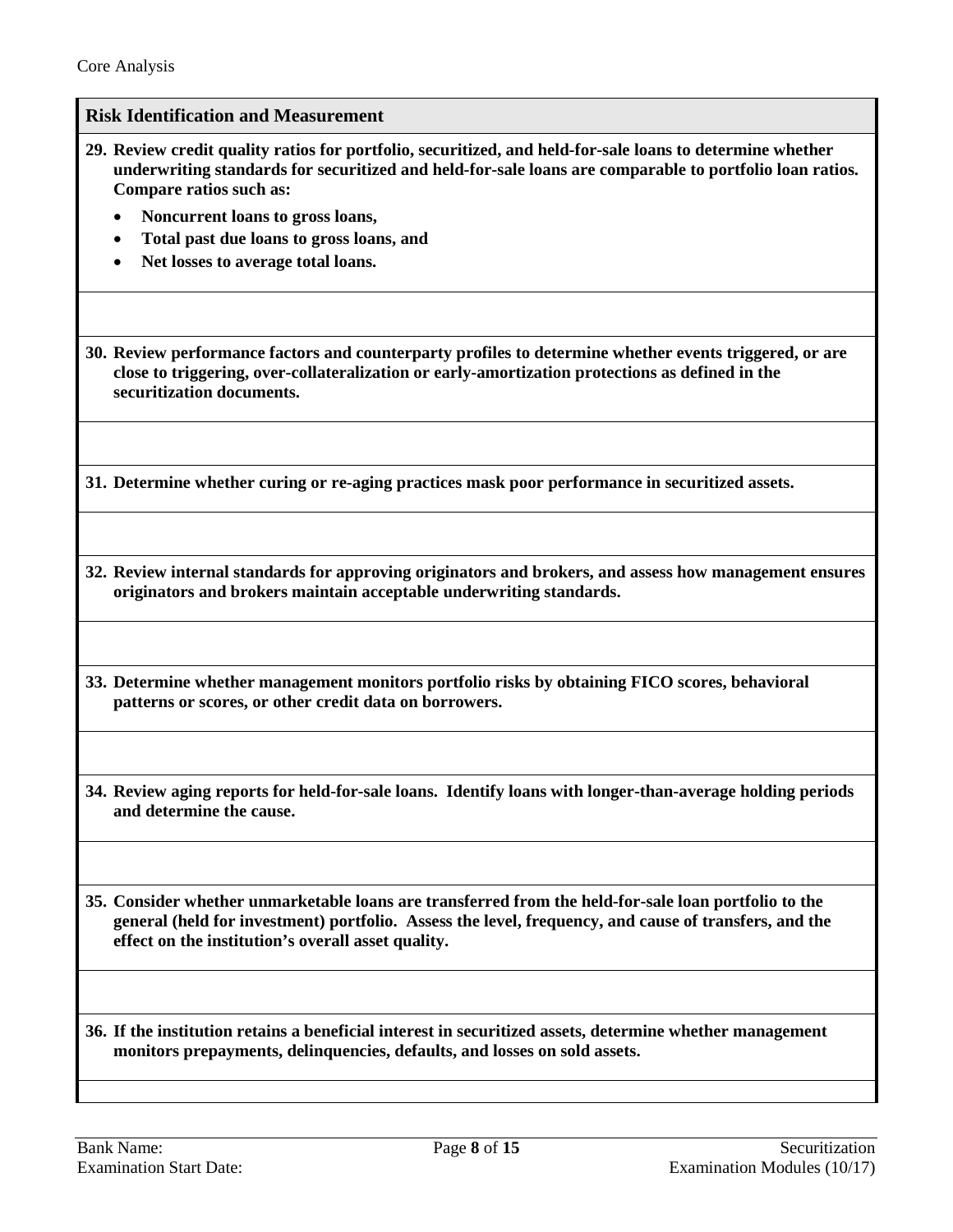**37. For banks with beneficial interests, ensure documentation demonstrates the bank's clear ownership in the beneficial interests and the right to cash flows.**

**38. If the bank acts as servicer, determine if servicer advances are made for principal, interest, escrow, and/or foreclosure-related payments. If so:**

- **Determine whether management:**
	- o **Properly accounts for the advances as receivables,**
	- o **Assesses the credit risk of the advances, and**
	- o **Establishes contingency reserves as needed;**
- **Determine whether the advances fall under the risk-based capital rules as recourse arrangements, by considering whether:**
	- o **The servicer is entitled to full reimbursement or, for any one loan, non-reimbursable advances are limited to an insignificant amount of the outstanding principal on that loan; and**
	- o **The servicer's entitlement to reimbursement is not subordinated.**

**39. Assess the financial impact on the institution if management takes action to prevent early amortizations or rating downgrades. Such actions may include purchasing pool assets, exchanging assets within the pool, or waiving certain fees.**

- **40. Determine whether management identified any embedded derivatives[5](#page-8-0) within securitizations. Consider:**
	- **The counterparties to the derivatives and their financial strength,**
	- **Accounting implications, and**
	- **The potential for reportable recourse arrangements (such as clean-up calls over 10% of pool).**

**41. Determine whether the bank's beneficial interest is subject to basis risk due to differences between indices on the underlying loans and the bond classes. Assess how the risk is identified and managed.**

**42. Determine whether assets related to securitization activity (such as, beneficial interests and held-forsale loans) are properly reflected in the bank's interest rate risk model.**

<span id="page-8-0"></span>5 **<sup>5</sup> Derivatives may include interest rate swaps, caps, forward arrangements, or call options.**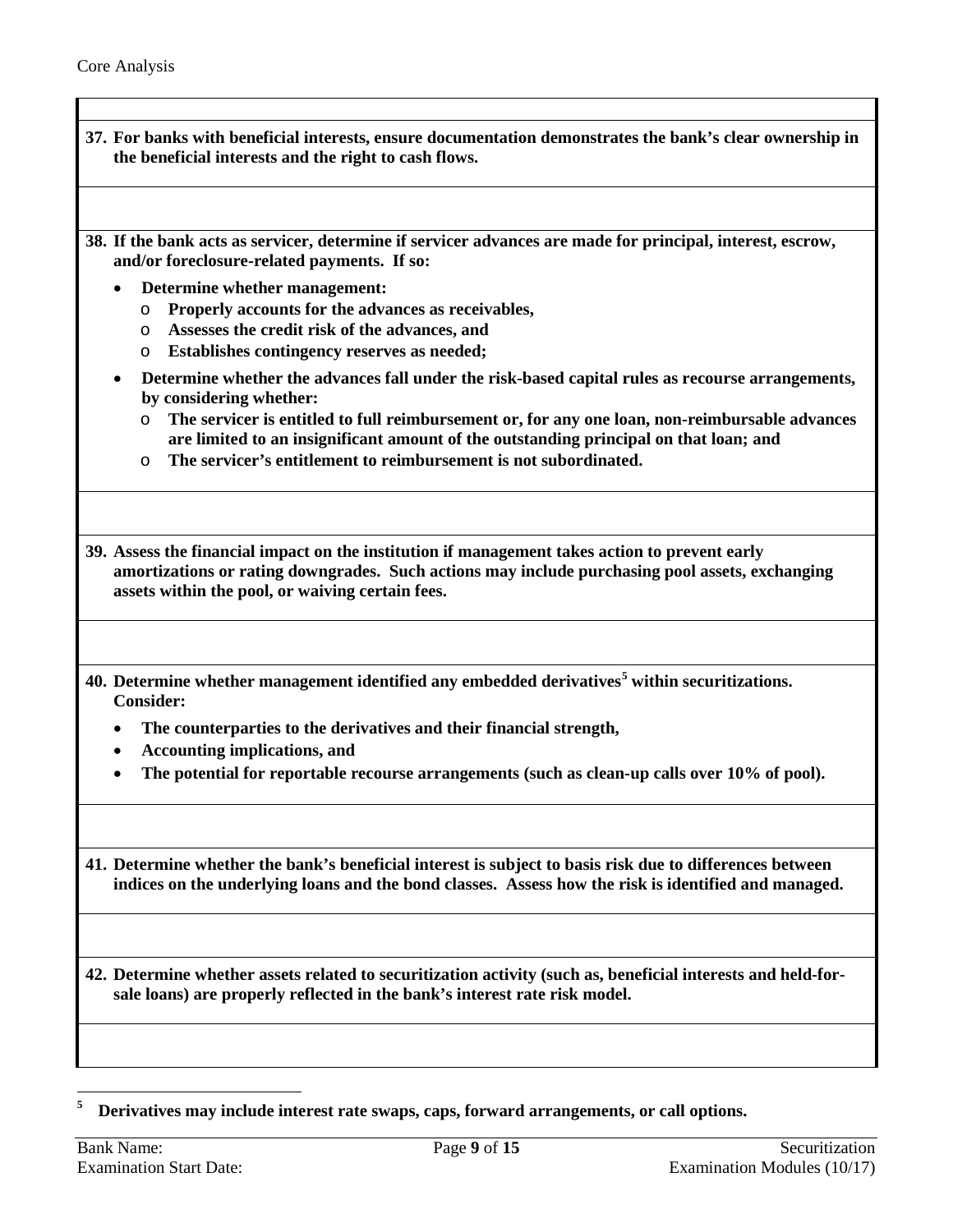**43. Review management's statements of covenant compliance and consider whether the institution's marketplace reputation may be damaged.**

**44. Assess the adequacy of capital and liquidity contingency plans designed to manage trigger events and market disruptions that could render further securitizations unfeasible. When applicable, sound stress-testing practices capture severe-but-plausible scenarios, and appropriate contingency planning addresses:**

- **Alternative sources of liquidity; and**
- **Management and operation of cash flows to implement covenants concerning over-collateralization accounts, reserve funds, and other related accounts.**

**45. If a third party servicer is used, including a subsidiary or an affiliate, determine whether management reviews audits or other documentation to analyze the operating soundness of this entity.**

**46. Determine whether the use of credit substitutes (such as standby letters of credit) is subject to the review and approval of the credit department.**

**47. Determine whether exposures arising from recourse exposures or direct credit substitutes are analyzed during internal credit reviews.**

**48. Review agreements to provide back-up liquidity and determine the institution's obligations to fund advances and its rights to withhold advances.**

**49. Determine whether the bank retains an ownership interest in, or acts as a sponsor to, a securitization structure that falls within the Volcker Rule's definition of a covered fund.**

**50. Determine whether covered funds qualify for exclusion from the Volcker Rule's restrictions.**

**51. Determine whether any bank plans to divest of beneficial interests that do not meet the Volcker Rule's exclusions comply with the divestiture timelines of the rule.**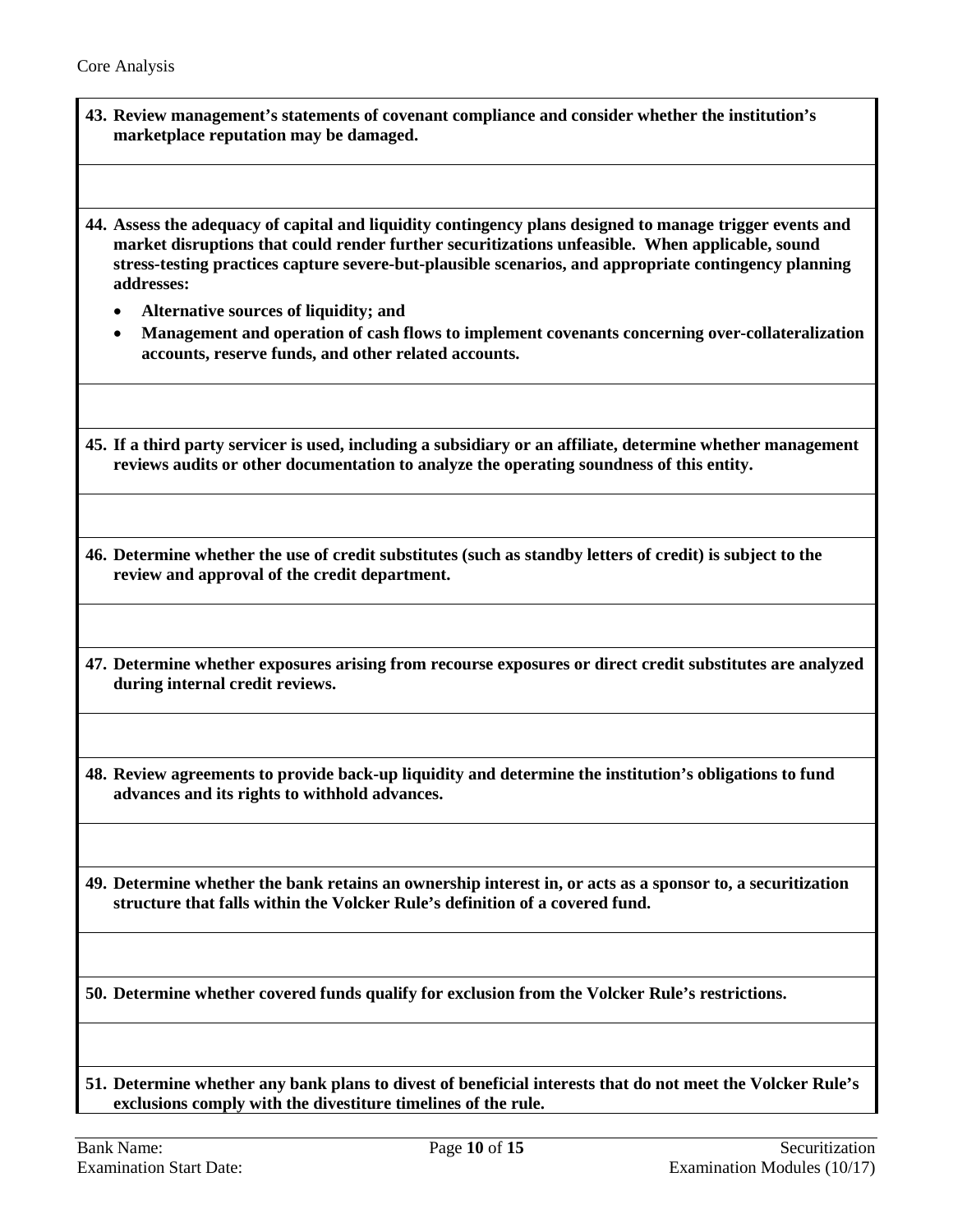*Prior to completing item 52, determine whether securitizations are, or create, asset-backed securities and whether the bank is a sponsor as defined in the credit risk retention rule. Complete item 52 only if the securitized assets consist of asset-backed securities and the bank is a sponsor.*

**52. Assess compliance with the requirements of the credit risk retention rule by reviewing items such as:**

- **Type, amount, and measurement of risk retention;**
- **Eligibility conditions if a transaction-specific or allocation-to-originator option is used;**
- **Qualification standards and conditions if an exemption, exception, or reduction is used;**
- **Maintenance of, and adherence to, applicable policies and procedures when risk retention is allocated to the originator, originator-seller, or third-party;**
- **Disclosures;**
- **Repurchase, cure, or buy-backs for qualified residential mortgages or qualifying assets;**
- **Hedging and transfer prohibitions and pledging restrictions; and**
- **Record maintenance.**

#### **Valuation of Retained Interests**

- **53. Determine whether management reviews contractual documents to ensure valuation modeling is properly mapping the cash flows legally owed to the beneficial interests. The cash flows may include excess principal and interest payments from the collateral and the release of reserve funds.**
- **54. Determine whether management appropriately stratifies securitized assets by loan characteristics when making valuation assumptions.**
- <span id="page-10-0"></span>**55. Assess the reasonableness of prepayment, default, loss, and discount rate assumptions used to value beneficial interests.** 
	- **Review management's documentation supporting the appropriateness of assumptions.**
	- **Determine whether management regularly (at least quarterly) reviews and updates (based on current and projected market conditions) the reasonableness of assumptions.**
	- **Assess management's procedures for identifying impairment.**

**56. Review cash flow documentation to determine whether:**

- **The amount of interest paid to bond classes matches the stated coupon rate for each bond class;**
- **Cash flows are distributed to bond classes and beneficial interests according to the terms of the prospectus, offering circular, or pooling and servicing agreement; and**
- **The deal redemption or cleanup provision is accurately reflected in the cash flows to beneficial**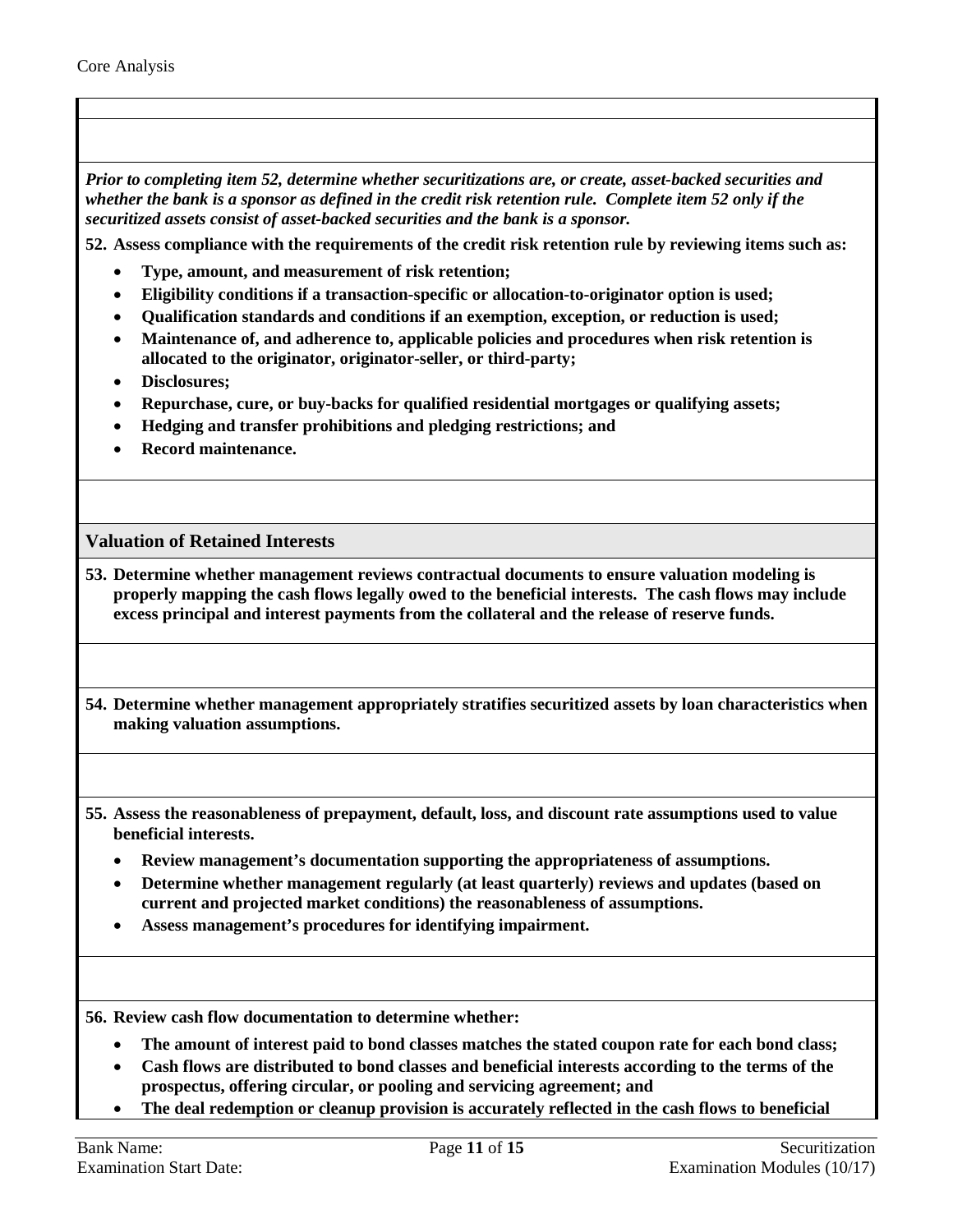**interest holders.**

**57. If a third party values the beneficial interest(s), review management's documentation, and evaluate the due diligence performed for determining the qualifications of the third party.**

**Securitizations that Require Consolidation**

- <span id="page-11-0"></span>**58. Determine whether the creditors of any of the bank's consolidated VIEs have recourse to the general credit of the institution rather than only to the assets of the VIE (i.e., whether the bank provided a guarantee to the securitization).**
- **59. If creditors have recourse to the general assets of the institution, determine the circumstances under which creditors have recourse, whether management is monitoring the performance of the bank's securitizations (to assess the likelihood of general creditor claims), and actions management is taking to mitigate the risk exposure.**
- **60. Determine whether management's assumptions and judgments are reasonable, adequately supported, and properly documented.[6](#page-11-1)**
- **61. Determine whether management considers the bank's exposure to general creditor claims in its assessment of capital adequacy and in capital planning.**
- **62. Review the institution's involvement with consolidated VIEs, including judgments and assumptions made in determining consolidation requirements. [7](#page-11-2)**

**63. Determine whether the institution's involvement with VIEs affects the institution's financial position, financial performance, or cash flows.**

 $\overline{a}$ 

<span id="page-11-1"></span>**<sup>6</sup> For example, if the bank provides guarantees, the obligation should be periodically fair valued based on the performance of the underlying collateral.**

<span id="page-11-2"></span>**<sup>7</sup> Management should validate whether the institution is the primary beneficiary.**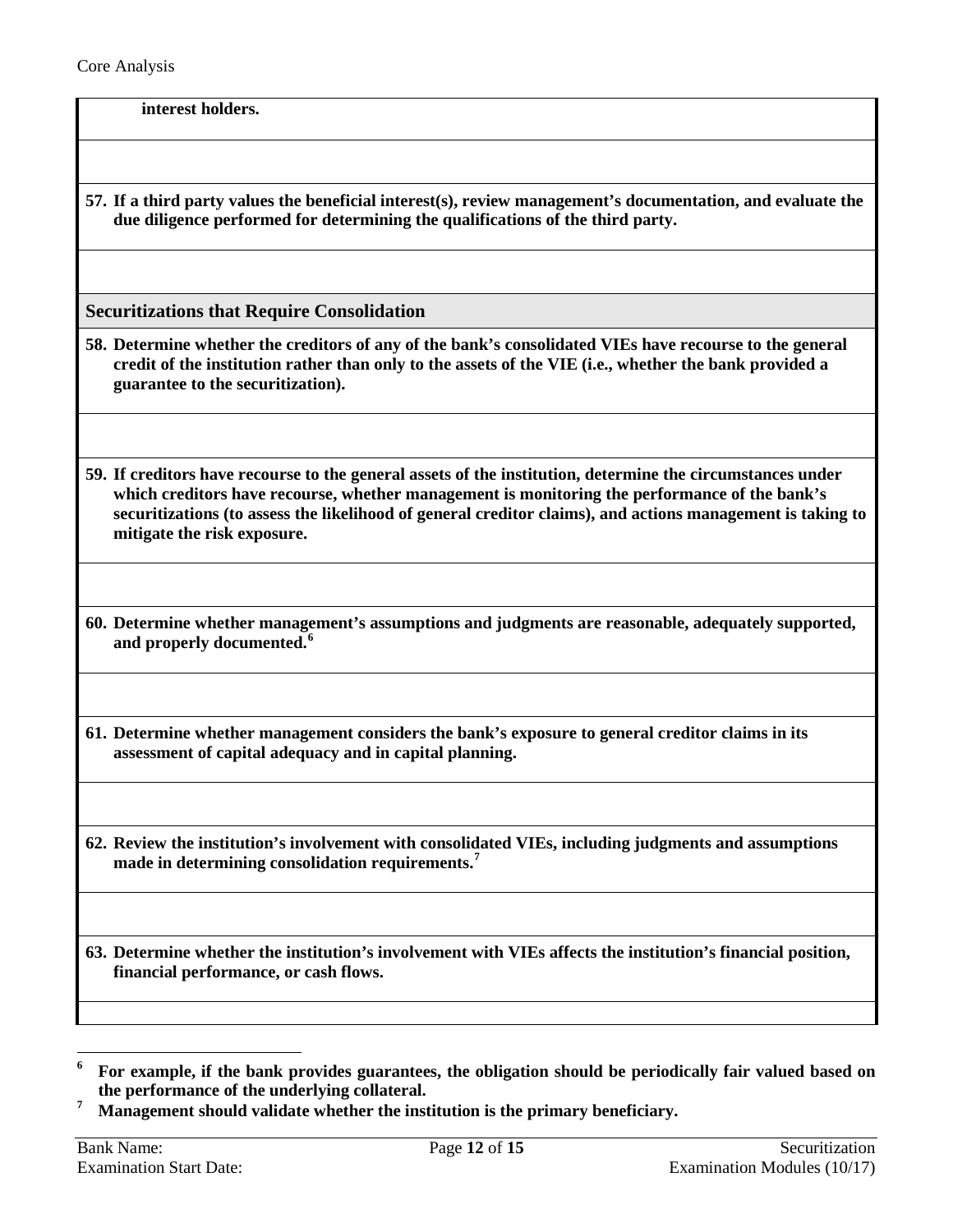**64. Assess the impact of the interest income recognized on VIE financial assets and the interest expense on VIE liabilities on the bank's net interest income (since the financial assets and liabilities of the VIE are consolidated).**

**65. Determine whether:** 

- **Management evaluates the collectability of VIE loans that are reported as held-for-investment,**
- **The bank's methodology for the allowance for loan and lease losses (ALLL) properly incorporates VIE loans within its scope, and**
- **The level of the consolidated ALLL is appropriate to cover the estimated credit losses on VIE loans.**

**66. Assess the earnings impact resulting from timing differences caused by loan and lease losses that must be taken on VIE loans in the periods when the credit losses are incurred.[8](#page-12-1)** 

**67. Determine whether there are restrictions on consolidated VIE assets or the settlement of its liabilities reported on the institution's balance sheet.**

**Board and Senior Management Oversight**

<span id="page-12-0"></span>**68. Determine whether management properly accounts for the transfer of financial assets in securitized transactions. [9](#page-12-2)**

**69. Determine whether management properly designates SPEs as VIEs under ASC Topic 860.**

**70. Determine whether the institution is the primary beneficiary of the VIE.[10](#page-12-3) If so, determine whether management appropriately consolidates VIEs.[11](#page-12-4)**

<span id="page-12-1"></span>**<sup>8</sup> Any expected reductions in the cash flow to investors who hold beneficial interests in the securitization normally will not result in a reduction in the VIE's liabilities to these beneficial interest holders.**

<span id="page-12-2"></span>**<sup>9</sup> Refer to the Call Report Instructions and ASC Topics 810 and 860 for additional information.** 

<span id="page-12-3"></span>**<sup>10</sup> A controlling financial interest exists when the institution has the power to direct significant VIE activities and the obligation to absorb significant VIE losses or the right to receive significant VIE benefits.**

<span id="page-12-4"></span><sup>&</sup>lt;sup>11</sup> Sales accounting treatment cannot be achieved when the institution is the primary beneficiary (when the **VIE is consolidated).**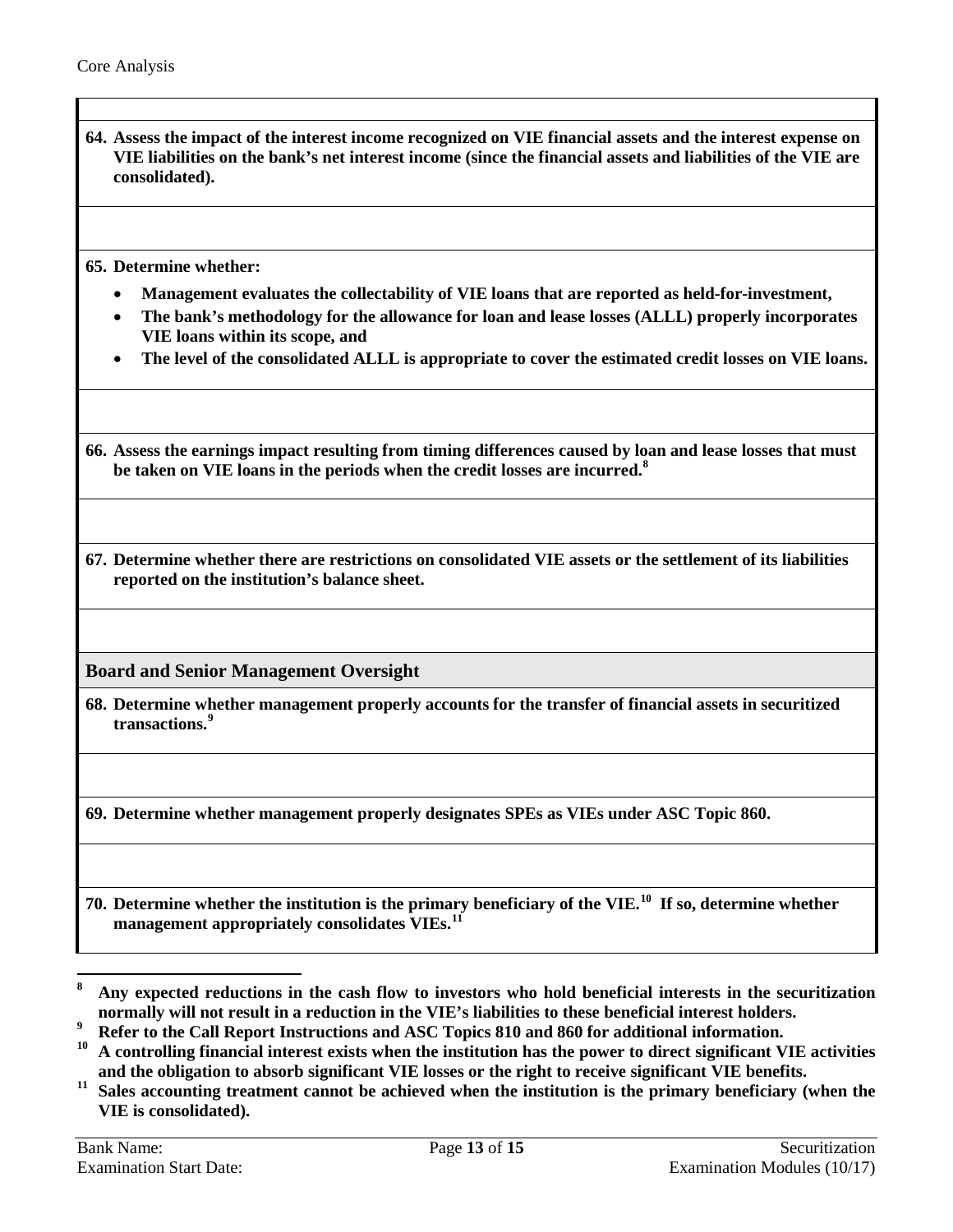- **71. Assess management's analysis of securitization activities to determine whether the activities and associated risks are consistent with the institution's strategic and financial objectives. Appropriate analysis generally includes assessments of:**
	- **The cost of securitizing assets compared to the cost of alternative funding sources,**
	- **Initial/ongoing costs and projected returns of transactions, and**
	- **Risks related to a transaction.**

**72. Determine whether securitization documents contain any adverse covenants[12](#page-13-2) that are tied to supervisory actions or thresholds, (such as downgrades in the institution's composite CAMELS or RFI/(C) D ratings, changes in the institution's Prompt Corrective Action capital category), or if the institution is placed under any type of written enforcement action by a supervisory authority.[13](#page-13-3)** 

- **73. Determine whether management provides sufficient capital in relation to risks arising from securitization activities.**
- **74. Determine whether the board reviews and approves securitization policies (at least annually), new products, and material changes in securitization activities.**

<span id="page-13-0"></span>**75. Determine whether management reviews financial audits (or other information) to analyze the condition of any third party credit enhancement provider, including a subsidiary or an affiliate,[14](#page-13-4) involved in the institution's securitizations.**

<span id="page-13-1"></span>**76. Determine whether management complies with laws, accounting standards, and regulatory requirements.**

- **Determine whether management appropriately applies the minimum risk-based capital standards to securitization transactions that involve recourse, including low-level recourse.**
- **If the institution securitizes assets and retains an interest that serves as a credit enhancement supporting transferred assets, determine whether management reflects these transactions as assets**

 $\overline{a}$ **<sup>12</sup> Adverse covenants include items such as termination triggers, early amortization events, and servicing** 

<span id="page-13-3"></span><span id="page-13-2"></span>**transfer covenants. <sup>13</sup> Refer to the Interagency Advisory On The Unsafe And Unsound Use Of Covenants Tied To Supervisory Actions In Securitization Documents. (FDIC: FIL-53-2002. FRB: SR 02-14)**

<span id="page-13-4"></span>**<sup>14</sup> If necessary, refer to the Related Organizations Module to determine compliance with Sections 23A and B of the Federal Reserve Act.**